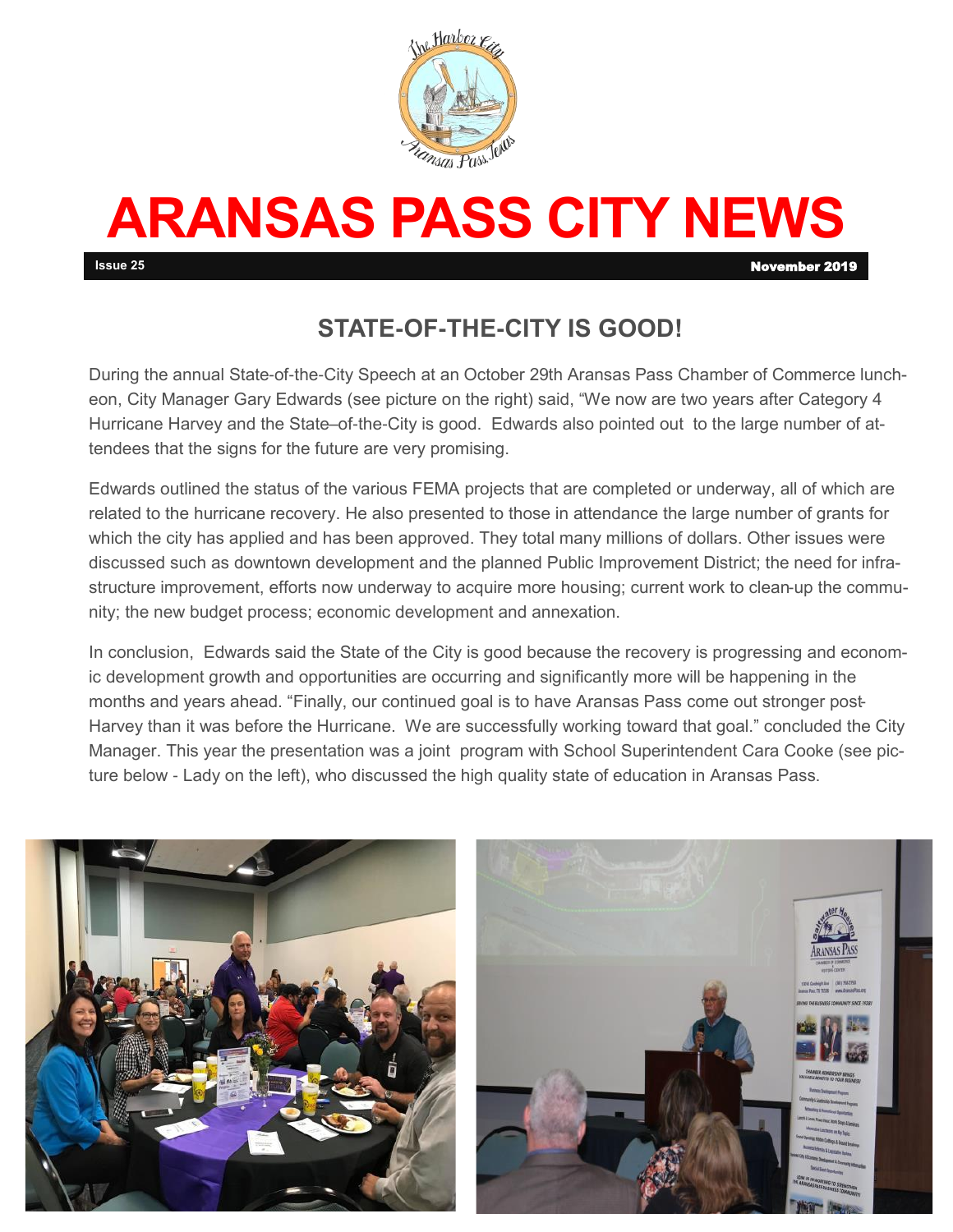

# **CREDIT CARD PROCESSING FEE**

Effective January 1, 2020 the City of Aransas Pass will begin charging a processing fee to customers who pay with a debit/credit card. The fee is \$3.00 per transaction of \$60.00 or greater for payments of municipal fees, court costs or other charges. This fee will help offset the City's merchant service fees that it pays for processing credit card transactions. Currently, the City pays an estimated \$21,300 per year in merchant fees.

#### **INITIAL ANALYSIS OF DOWNTOWN PID COMPLETE**

 $\mathcal{L}_\text{max}$  and  $\mathcal{L}_\text{max}$  and  $\mathcal{L}_\text{max}$  and  $\mathcal{L}_\text{max}$  and  $\mathcal{L}_\text{max}$  and  $\mathcal{L}_\text{max}$ 

The City has hired Municap, a public finance company, to assist with the proposed Public Improvement District (PID) for downtown Aransas Pass. The preliminary analysis reveals that through the bonding process, the downtown district would produce \$1,379,306 in revenue. It might be possible to increase the amount of revenue up to about \$2 million. If it is decided to move forward with a downtown PID, revenue raised by the PID would be used exclusively for improvements to the downtown area. The initial analysis by Municap was just received at the newsletter publication time, so the City has not yet reviewed in detail.



## **YOU CAN GET IN-VOLVED WITH AP IS-SUES**

This is your opportunity to get involved. Residents interested in serving on a City board, commission or committee are encouraged to apply for an appointment. Applications are available in the City Secretary's office, 600 W. Cleveland, or on the City's website at

www.aransaspasstx.gov

For any questions, contact the City Secretary's office at (361) 758-5301.

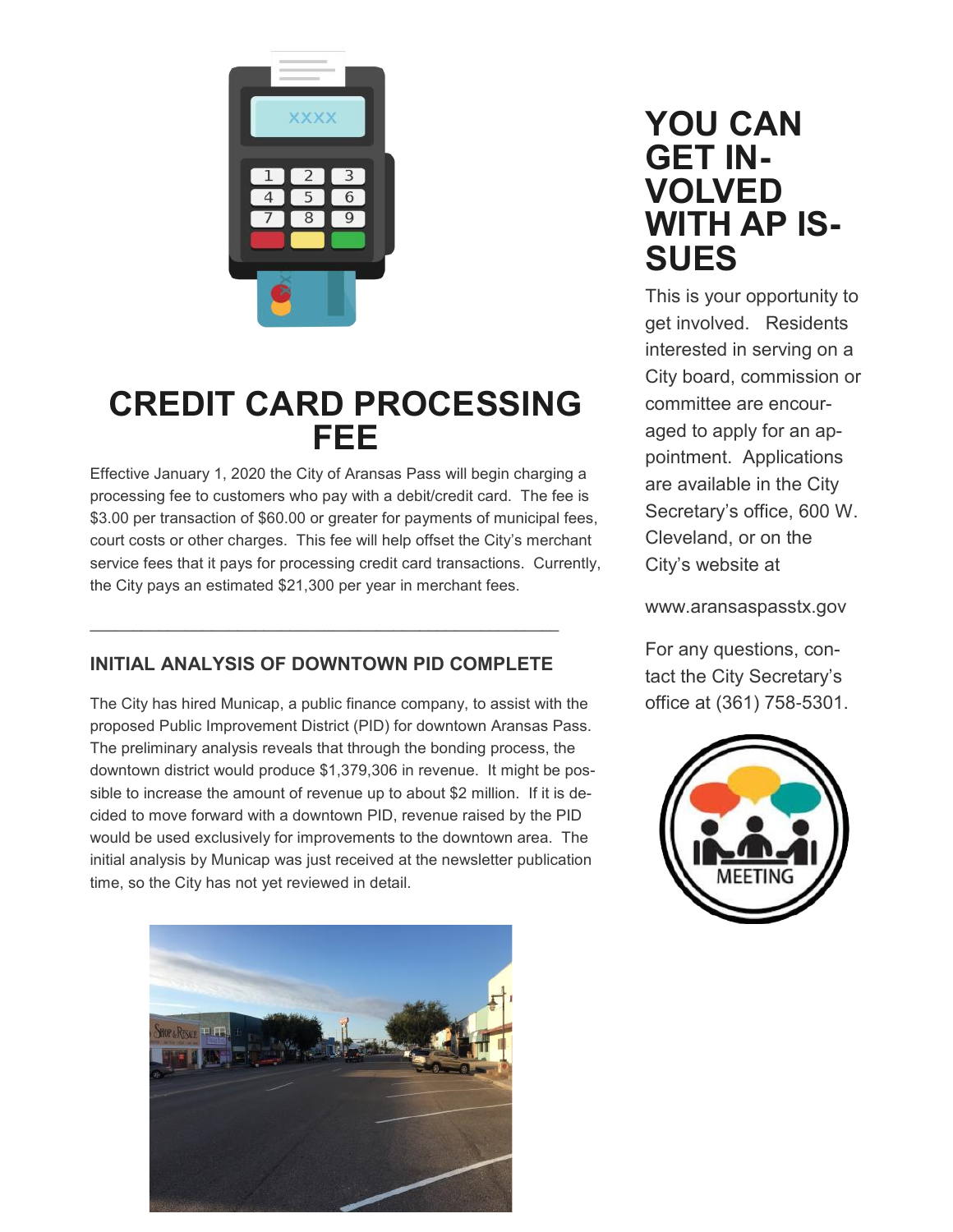

#### **SIGN-UP FOR REVERSE 9-1-1**

If you are not signed up for the free Reverse 9-1-1 Emergency System you are encouraged to do so. This will allow you to be notified immediately in the event of a local emergency and such things as water boils or other urgent community announcements. Contact the Police Department for more information.

#### **Contact Us**

 $\mathcal{L}_\text{max}$  , where  $\mathcal{L}_\text{max}$  is the set of the set of the set of the set of the set of the set of the set of the set of the set of the set of the set of the set of the set of the set of the set of the set of the se

**ARANSAS PASS CITY NEWS is published by the City of Aransas Pass, Tx. If you would like to subscribe or unsubscribe please contact:**

**gedwards@aransaspasstx.gov**

**600 W. Cleveland Blvd**

**Aransas Pass, Tx 78336**

**361-758-5301**



# **WATER TOWER PROGRESS-ING RAPIDLY**

The drone picture of the above Aransas Pass water tower, now under construction, was taken October 28th. The tower is scheduled to be substantially complete this coming January and totally complete by this Spring. The City logo soon will be painted on the tank portion, seen above, while it is resting at the bottom of the shaft. Then, when completed, the tank portion will be lifted by jacks to the top of the tower. The former Aransas Pass elevated water tower collapsed during the 2017 Hurricane Harvey. When it fell, a half-million gallons of water also cascaded to the ground. The majority of the funding for the tower is being provided by the Federal Emergency Management Agency (FEMA). The City's required match of 10% is being paid by the Rebuild Texas Fund.